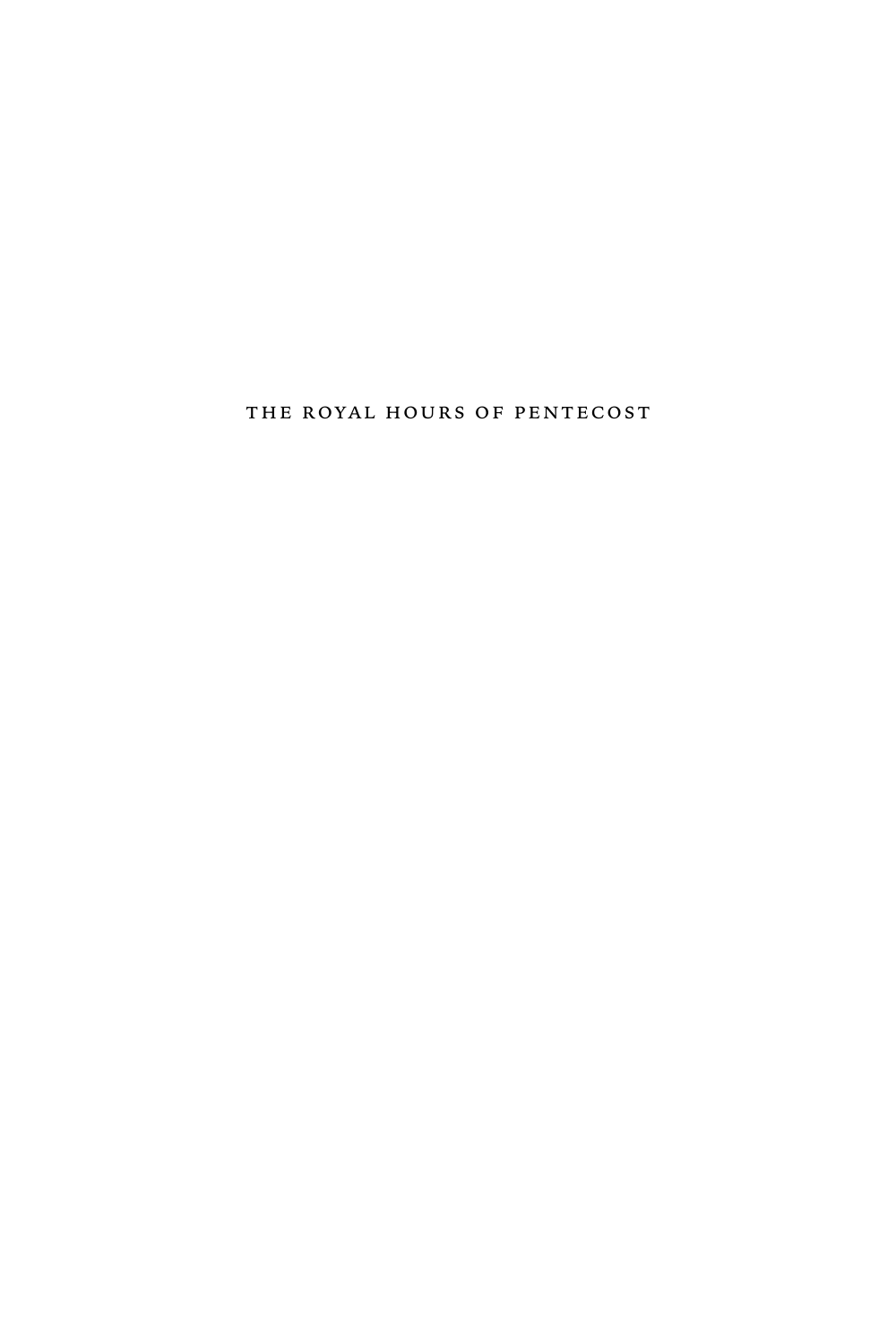# The Royal Hours of Pentecost

Composed by Archpriest Nicholas Malachos of Nafplio

> Festal hymnody translated by Christopher M. Morgan

Liturgical sequences translated by Archimandrite Ephrem Lash

New Testament scriptures from The Eastern/Greek Orthodox Bible (EOB)

SAINT IGNATIUS ORTHODOX PRESS zeeland, michigan 2021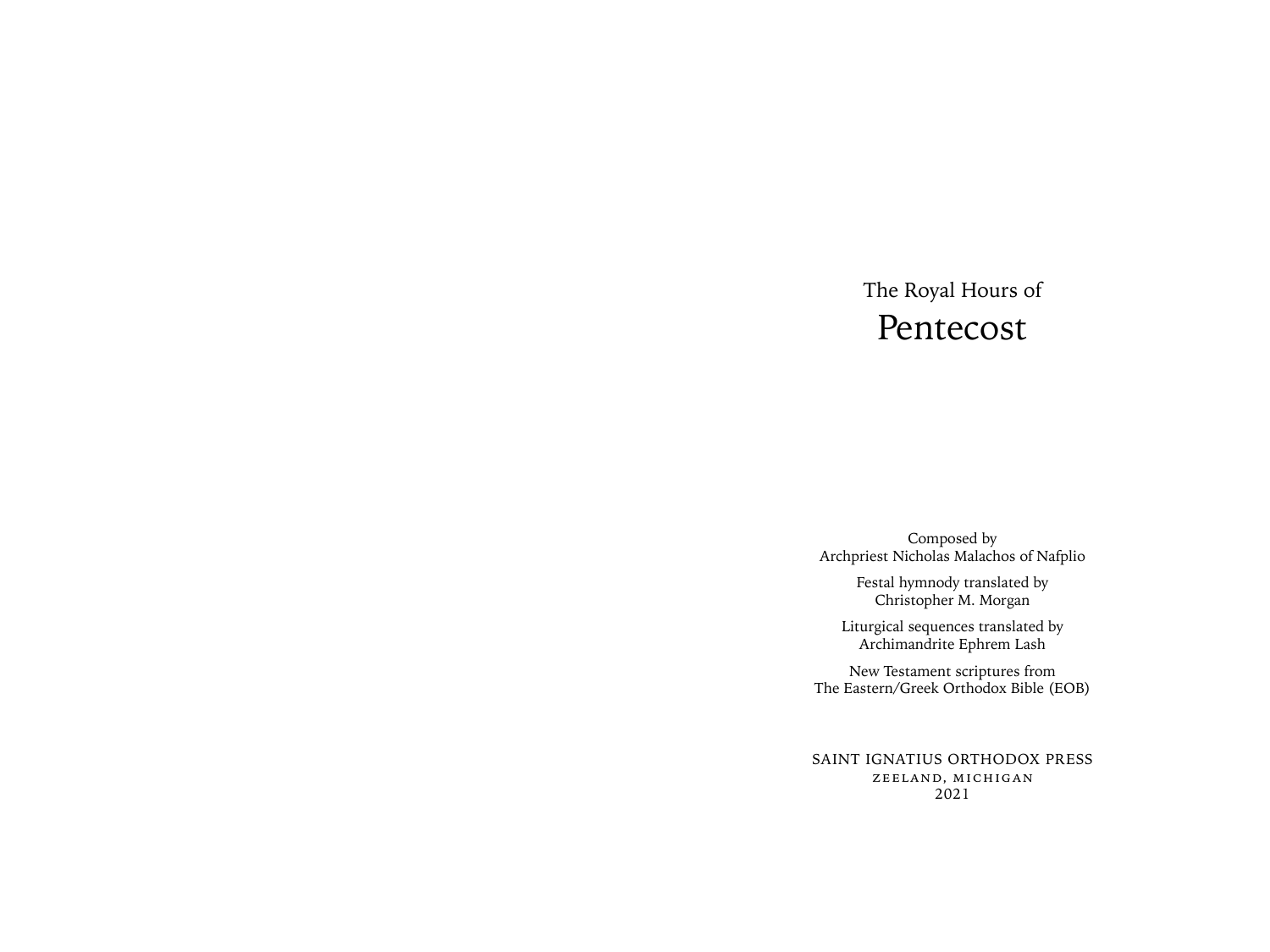

#### **introduction**

THE *Pentecostarion* is the Orthodox liturgical book that contains all the service variables for the period from the Sunday of Pascha through the Sundays of Pentecost and All Saints. In 1552, an edition of the *Pentecostarion* was published in Venice that included a curious innovation: *The Royal* (or *Great*) *Hours of Pentecost*.

The liturgical tradition of the Orthodox Church knows three services of the Royal Hours: Holy Friday, the Paramon of the Nativity of Christ (Christmas Eve, December 24) and the Paramon of Theophany (Epiphany Eve, January 5). Of these, the service of Holy Friday is the oldest, and the others were composed later to elevate the celebrations of the Nativity and Theophany.

None of the other Great Feasts have a Royal Hours service associated with them. Apparently seeing this as a deficiency, the Archpriest Nicholas Malachos of Nafplio composed a service of the Royal Hours for Pentecost, which we have published below, to our knowledge, for the first time in English. It was published in the 1552 edition of the *Pentecostarion,* and it was included in the 1579 reprint. After this, it disappeared.

The Royal Hours services are based on the ordinary Hours of the daily office, but with two of the three Psalms at each Hour replaced by other Psalms which contain themes related to the Feast. A series of hymns (*idiomela*) gives a poetic narration, followed by an Old Testament prophecy, an Apostolic passage, and a Gospel passage.

The service was meant to be chanted on the Friday before Pentecost: "The service is chanted on the Friday before the Feast, in the same manner as on the Paramoni of the Nativity of Christ and of Holy Epiphany [when these feasts fall on a Sunday], but there is no Divine Liturgy, nor fasting." Today we observe this seventh Friday of Pascha as the Leavetaking of the Ascension, with a festive Divine

Copyright © 2021 Saint Ignatius Orthodox Press Zeeland, Michigan 49464 • www.ignatius.cc All rights reserved • Printed in the United States

isbn 978-1-7343286-7-7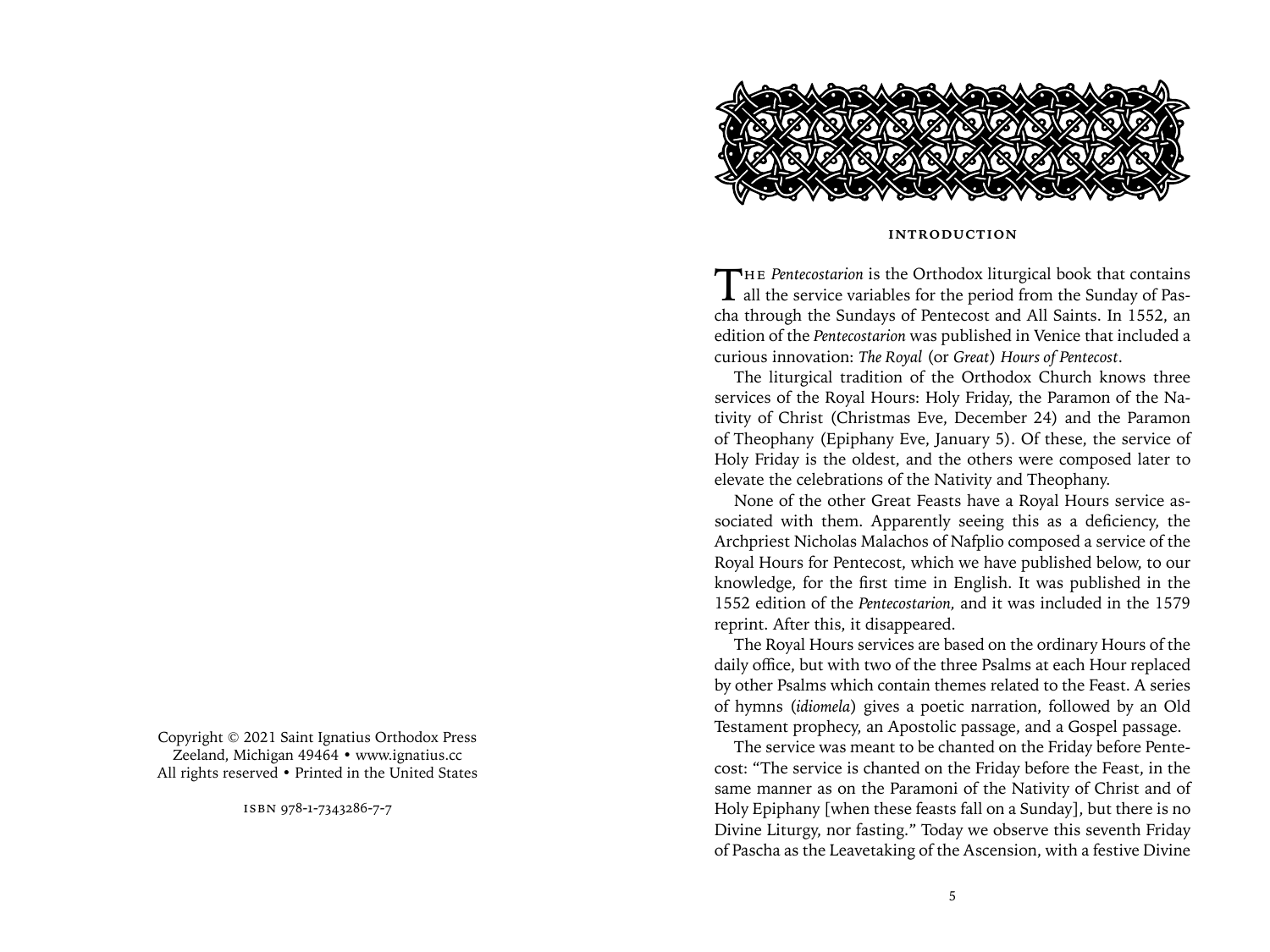Liturgy; but Malachos evidently felt it was improper to serve the Divine Liturgy on a day of the Royal Hours, under the influence of Holy Friday, on which the Divine Liturgy is not served.

In his analysis, Professor John Fountouli observes that, in composing this service, Malachos "did not have a static conception of divine worship," feeling at liberty to "add new elements to it." But likewise, "its expulsion from the liturgical books shows ... how sensitive [the Church] is to any kind of innovation not rooted in the tradition handed down."\*

Malachos rather slavishly models his compositions after the Royal Hours of Theophany in particular, using the same tones and as the corresponding hymns in the other service, and similar narrative structures. His poetry does not quite rise to the level of the hymnody of the other three Royal Hours services that have been received by the Church, but his compositions do present a variety of ideas and images, showing that creativity and appreciation for Church hymnody continued during the darkness of the early Ottoman captivity. In summary, Fountouli calls the hymns "likeable products of this period of decline."

Malachos' selection of readings is less creative, however, with most of them being taken directly from the existing Pentecost services. Fountouli forgives him for this, though, admitting that there are not many clear references to the Holy Spirit in the Old Testament outside of those already in use elsewhere. Malachos could have expanded on the themes of the Mosaic Pentecost and drawn from typology there, as well as from the themes of Pascha. "But he either did not think of it, or did not want to do it."

In conclusion, we hope that this booklet gives the reader some insight into the Orthodox Church of the 16th century and a fragment of forgotten liturgy composed by a pious priest living in troubled times. It is certainly interesting food for thought and meditation on what the service's Kontakion calls "the last and greatest Feast."



<sup>\*</sup> *Scientific Yearbook, Vol. 10.* Aristotle University of Thessaloniki. 1971.



**the usual beginning**

*Priest, if present:* Blessed is our God, always, now and forever, and to the ages of ages.

*Reader:* Amen. *But if there is no priest, say:* Through the prayers of our holy fathers, Lord Jesus Christ, our God, have mercy on us. Amen.

Glory to you, our God, glory to you.

Heavenly King, Paraclete, Spirit of Truth, present everywhere, filling all things, Treasury of blessings and Giver of life, come and dwell in us, cleanse us from every stain, and, O Good One, save our souls.

Holy God, Holy Strong, Holy Immortal, have mercy on us. *(3 times)* Glory to the Father and to the Son and to the Holy Spirit, both now and forever, and to the ages of ages. Amen.

All-holy Trinity, have mercy on us. Lord, forgive our sins. Master, pardon our iniquities. Holy One, visit and heal our infirmities for your Name's sake.

Lord, have mercy. *(3 times)*

Glory to the Father and to the Son and to the Holy Spirit, both now and forever, and to the ages of ages. Amen.

Our Father in heaven, may your Name be hallowed, your King-<br>dom come, your will be done on earth as in heaven. Give us today our daily bread. And forgive us our debts, as we forgive our debtors. And do not lead us into temptation, but deliver us from the evil one.

*Priest:* For yours is the kingdom, the power and the glory, of the Father, the Son and the Holy Spirit, now and forever, and to the ages of ages.

*Reader:* Amen. *But if there is no priest, say:* Through the prayers of our holy fathers, Lord Jesus Christ, our God, have mercy on us. Amen.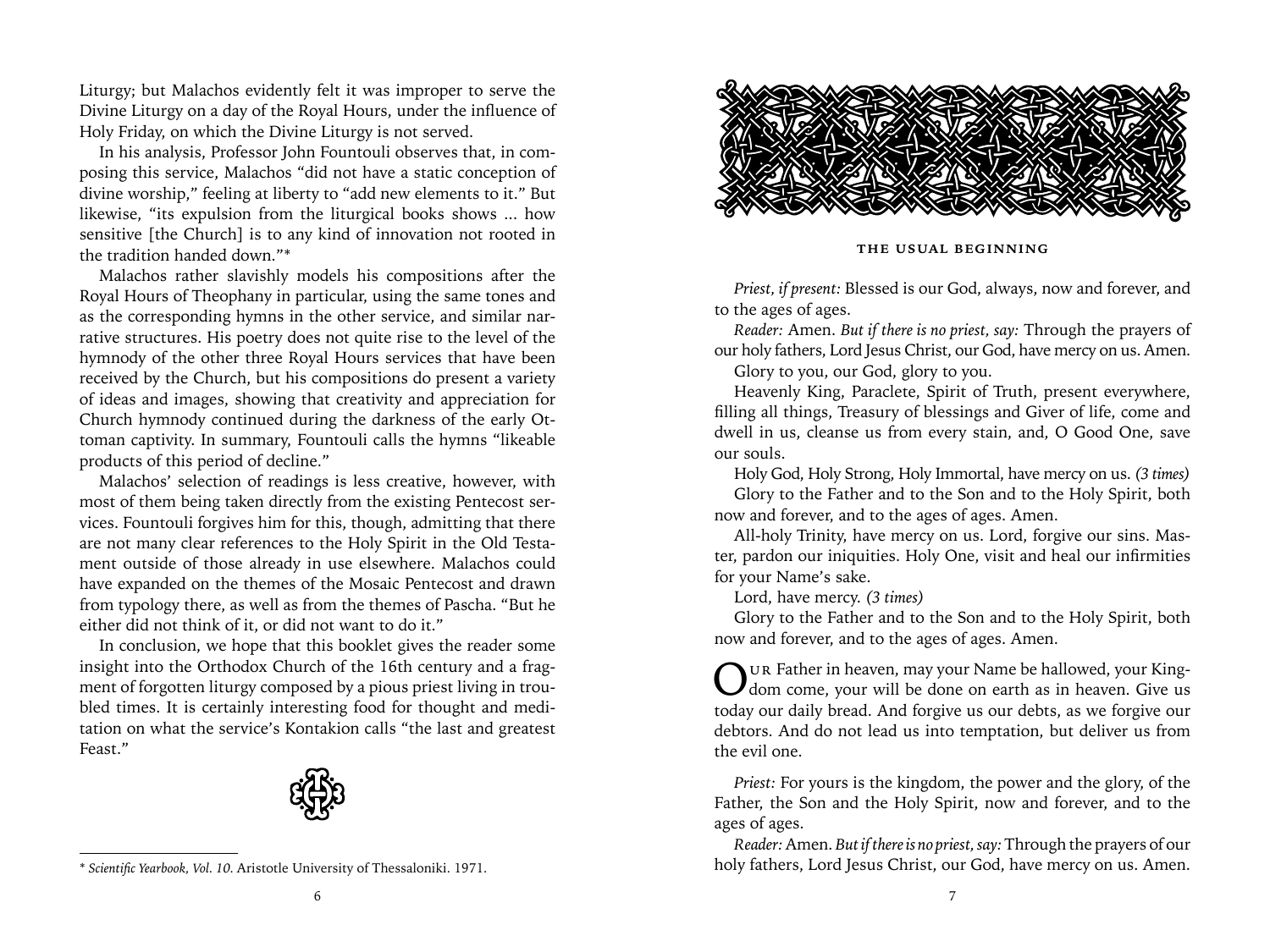### *Psalm 18*

Lord, have mercy. *(12)*

Glory to the Father and to the Son and to the Holy Spirit, both now and forever, and to the ages of ages. Amen.

#### **the first hour**

Come, let us worship and fall down before the King, our God.

Come, let us worship and fall down before Christ, the King, our God.

Come, let us worship and fall down before Christ himself, the King, our God.

#### *Psalm 5*

GIVE ear to my words, O Lord, understand my cry.<br>Attend to the voice of my supplication, my King and my God; for to you I shall pray, O Lord.

In the morning you will hear my voice. In the morning I shall stand before you, and you will watch over me; because you are not a God who wants iniquity.

The evildoer will not dwell with you, nor will the lawless remain before your eyes.

You have hated all those who work iniquity; you will destroy all those who speak lies.

The Lord abhors a man of bloodshed and deceit.

But I, in the abundance of your mercy, will enter your house, I will worship towards your holy temple in fear of you.

Guide me, Lord, in your righteousness because of my enemies, direct my way before you.

Because there is no truth in their mouths; their heart is vain.

Their throat is an open tomb, they deceive with their tongues. Judge them, O God.

Let them fall through their counsels; according to the multitude of their impieties cast them out, for they have embittered you, O Lord.

And may all those who hope in you be glad; they will rejoice forever, and you will dwell among them, and all those who love your Name will boast in you.

Because you will bless the righteous; you have crowned him, O Lord, with your good pleasure.

THE heavens declare the glory of God, and the firmament pro- $\perp$  claims the work of his hands.

Day to day pours out speech, and night to night proclaims knowledge.

There are no tongues nor words in which their voices are not heard.

Their sound has gone out into all the earth, and their words to the ends of the world.

In the sun he pitched his tent, and he comes like a bridegroom out of his chamber; he will rejoice like a giant to run his course.

He goes out from the furthest limit of heaven, and his goal is the other end of heaven, and no one will be hidden from his heat.

The law of the Lord is perfect, converting souls; the testimony of the Lord is faithful, making infants wise.

The statutes of the Lord are upright, gladdening the heart; the commandment of the Lord is radiant, enlightening the eyes.

The fear of the Lord is pure, enduring forever and ever; the judgments of the Lord are true, altogether justified.

More desirable than gold and precious stones, and sweeter than honey and the honeycomb.

For your servant obeys them, and in obedience there is great reward.

Who will understand his transgressions? Purge me from my secret sins, and spare your servant from those of others.

If they do not conquer me, then I will be blameless and cleansed of great sin.

Then the words of my mouth and the meditation of my heart will always be pleasing before you, Lord, my helper and redeemer.

### *Psalm 100*

I will sing to you of mercy and judgment, O Lord; I will chant and think on a blameless way; when will you come to me?

I have walked in the midst of my house in the innocence of my heart.

I have set no lawless deed before my eyes; I have hated those who commit transgressions.

No twisted heart has been attached to me; the evil man who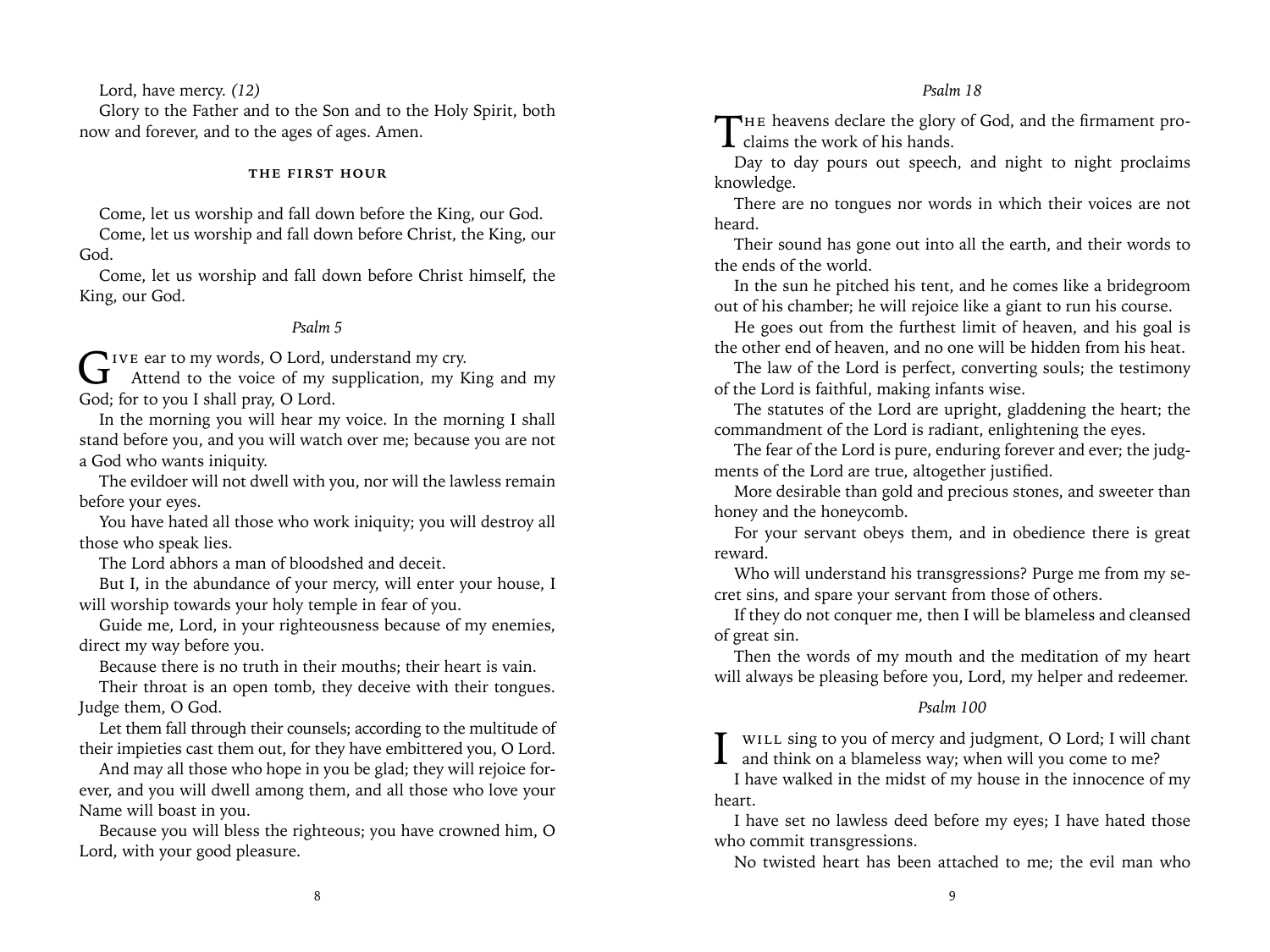avoids me, I have not acknowledged.

The man who secretly slanders his neighbor, him I have driven out.

With a man of proud looks and insatiate heart, I have not eaten.

My eyes are upon the faithful in the land, for them to dwell with me; the man who walks on a blameless way, he has ministered to me.

The man who acts proudly has not dwelt in my house; the man who speaks calumnies has not prospered before me.

Morning by morning, I slew all the sinners in the land, to purge from the Lord's city all workers of iniquity.

# Glory, both now. Alleluia. Glory.

In the division of the tongues, the Spirit has come upon the earth,<br>dispensing the graces according to the promise of Christ, the Giver  $\mathbf{T}$  N the division of the tongues, the Spirit has come upon the earth, of light and God. O people, let us come in advance to meet him, crying out in fear: Come and dwell in us, O Paraclete,**†** and enlighten our souls!

# Both now.

WHAT shall we call you, O Full of grace? Heaven, for you made the Sun of Justice to dawn. Paradise, for you made the Flower of incorruption blossom. Virgin, for you remained incorrupt. Pure Mother, for you held in your holy embrace a Son who is the God of all. Implore him that our souls may be saved.

# *Idiomela. Plagal of Tone 4*

Now the Spirit of the Lord is coming to dwell on the dwellers of Zion. Come, receive, all of you, the Spirit of wisdom, the Spirit of understanding, the Spirit of the fear of God, who eternally proceeds from the Father. *(twice)*

*Verse:* Create a clean heart in me, O God, and renew a right Spirit within me.

TODAY human nature is sanctified; it<sup>‡</sup> is beginning to be or-<br>dained, admitting ranks of divine Hierarchs, having received strength from on high.

*Verse:* Do not cast me out from your presence, and do not take your Holy Spirit from me.

JUST as fire descended on the earth, O Paraclete King, and on the heads of the Apostles, O Good One, it was living interactively.  $\mathbf{T}$  ust as fire descended on the earth, O Paraclete King, and on the Blow, too, O Flute of God, to make us holy, O Lover of mankind!

# Glory. *Same tone.*

Suddenly toward Zion, with an echo of rushing wind, you Came to reside on the wise Apostles, O Paraclete, in the form of fiery tongues. You were distributing graces, O Treasury of graces, but mortals heard, and together became hostile; all the people were astonished and cried out to one another, "Behold, are not these Galileans? How, then, are they now speaking in foreign tongues?" But illumine us in our bodies and our souls, so that we may ceaselessly hymn your majestic works!

Both now. *Repeat:* Suddenly toward Zion.

# *Prokeimenon. Tone 4*

Create a clean heart in me, O God, and renew a right Spirit within me. *Verse:* Do not cast me out from your presence, and do not take your Holy Spirit from me.

# *The Reading from the Book of Numbers (11:16-17, 24-29)*

THE Lord said to Moses, "Gather to me seventy men from the elders of the people, whom you know to be elders of the people. ple, and their scribes. Bring them to the tabernacle of witness and have them stand there with you. Then I will come down and speak with you there, and I will take of the spirit that is on you and put it on them. They will share with you the burden of the people so you will not bear them alone."

So Moses gathered seventy men from the elders of the people and he set them around the tabernacle. Then the Lord came down in a cloud and spoke to Moses, and took of the spirit that was on him, and put it on the seventy elders. When the spirit rested on them, they prophesied and then fell silent.

There were two men left behind in the camp, named Eldad and Modad, and the spirit also rested on them. (These two men had

<sup>†</sup> *A transliteration of the Greek; often translated* "Comforter." ‡ *I.e. human nature*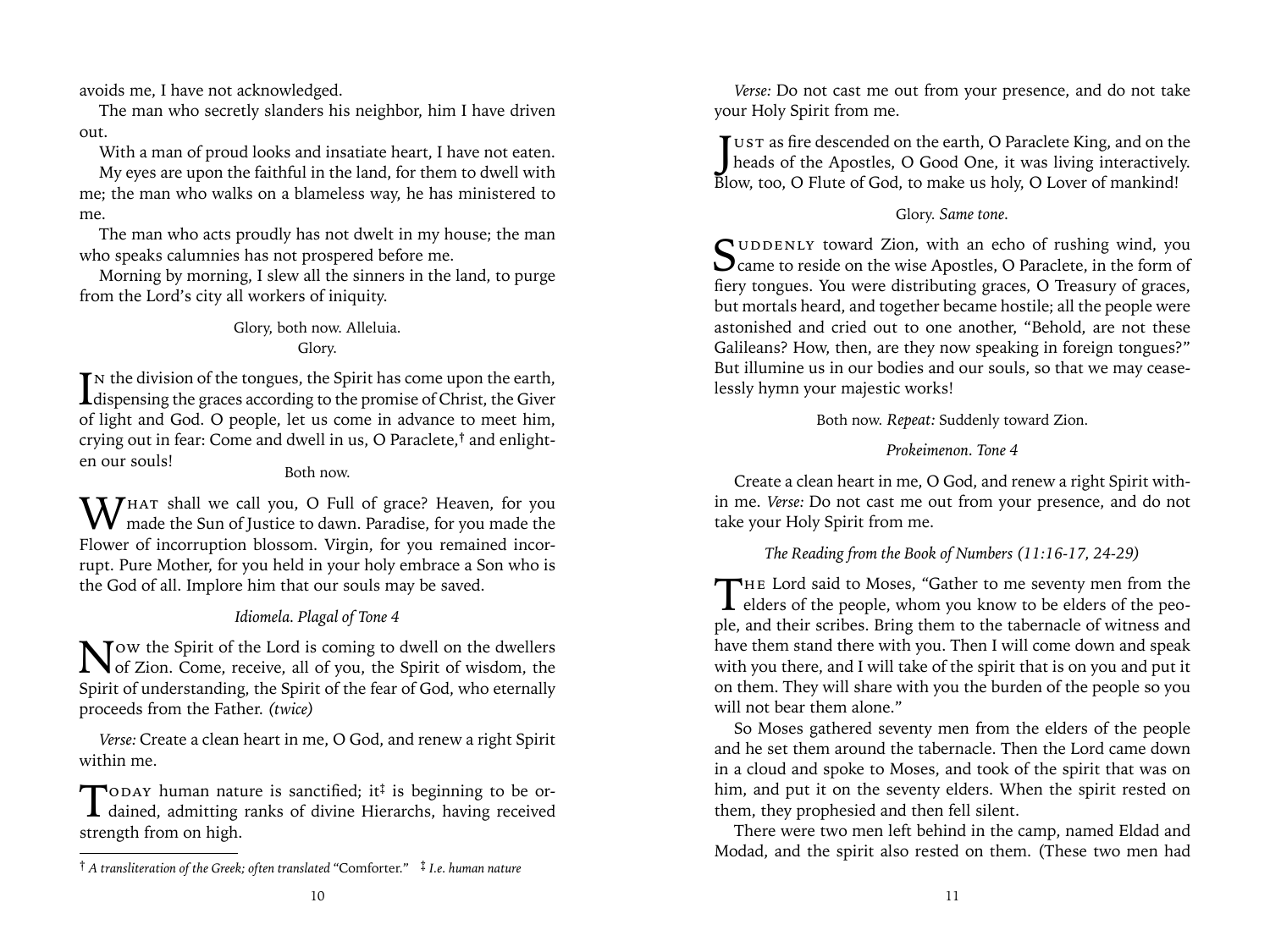been listed, but did not come to the tabernacle.) They also prophesied in the camp. A young man ran to Moses and said, "Eldad and Modad are prophesying in the camp!"

Joshua the son of Nun, who was Moses' chosen assistant, said, "My lord Moses, stop them!"

But Moses said to him, "Are you jealous of me? If only all the Lord's people were prophets whenever the Lord puts his spirit on them."

### *The Reading from the Acts of the Holy Apostles (1:12-17, 21-26)*

 $\prod$ n those days, the apostles returned to Jerusalem from the mountain called Olivet, which is near Jerusalem, a Sabbath day's jour-T N those days, the apostles returned to Jerusalem from the mounney away.

After entering the city, they went up into the upper room where they were staying; that is, Peter, James, John, Andrew, Philip, Thomas, Bartholomew, Matthew, James the son of Alphaeus, Simon the Zealot, and Judas the brother of James. With one accord, all these were continuing steadfastly in prayer and supplication, together with certain women, including Mary the mother of Jesus and his brothers.

In those days, Peter stood up among the disciples (and the number of names was about one hundred twenty) and said, "Brethren, it was necessary that this Scripture should be fulfilled, which the Holy Spirit had spoken beforehand by the mouth of David concerning Judas, who became a guide to those who arrested Jesus. For he was numbered with us and received his portion in this ministry. Therefore, of the men who have accompanied us all the time that the Lord Jesus went in and out among us, beginning from the baptism of John and to the day that he was taken up from us, of these men, one must become a witness with us of his resurrection."

So, they put forward two candidates: Joseph called Barsabbas who was surnamed Justus, and Matthias. Then they prayed and said, "You, Lord, who know the hearts of all, show which one of these two you have chosen to take part in this ministry and apostleship from which Judas fell away to go to his own place."

And they cast lots for them, and the lot fell on Matthias, and he was added to the eleven apostles.

*Priest:* And that he would count us worthy to listen to the holy Gospel, let us pray to the Lord God.

*Reader:* Lord, have mercy. *(3 times)*

*Priest:* Wisdom. Stand upright. Let us listen to the holy Gospel. Peace to all.

*Reader:* And to your spirit.

*Priest:* The reading is from the holy Gospel according to John. *Reader:* Glory to you, O Lord, glory to you!

### *(15:17-16:15)*

THE Lord said to his disciples, "These things I command you, so that you may love one another. If the world hates you, you know that it has hated me before it hated you. If you were of the world, the world would love its own! But you are not of the world, since I chose you out of the world, and so the world hates you. Remember what I told you: 'A bondservant is not greater than his lord.' If they persecuted me, they will also persecute you. If they kept my word, they will also keep yours. But they will do all these things to you on account of my Name, because they do not know the one who sent me. If I had not come and spoken to them, they would not have had sin; but now they have no excuse for their sin! Whoever hates me also hates my Father. If I had not accomplished among them the works which no one else had done before, they would not have had sin. But now, they have seen those things and yet they have hated both me and my Father. But this has happened so that the word which was written in their law may be fulfilled: 'They hated me without reason.' But when the Paraclete [Counselor] has come, whom I will send to you from the Father, the Spirit of truth who proceeds from the Father, he will bear witness to me. You also will bear witness, because you have been with me from the beginning. I have told you these things, so that you would not be made to stumble. They will expel you from the synagogues! Yes, the time is coming when whoever kills you will think that he is offering service to God! They will do these things because they have not known the Father or me. But I have told you these things, so that when the time arrives, you may remember that I told you about them. I did not tell you these things from the beginning because I was with you. But now, I am going to him who sent me, and none of you is asking me, 'Where